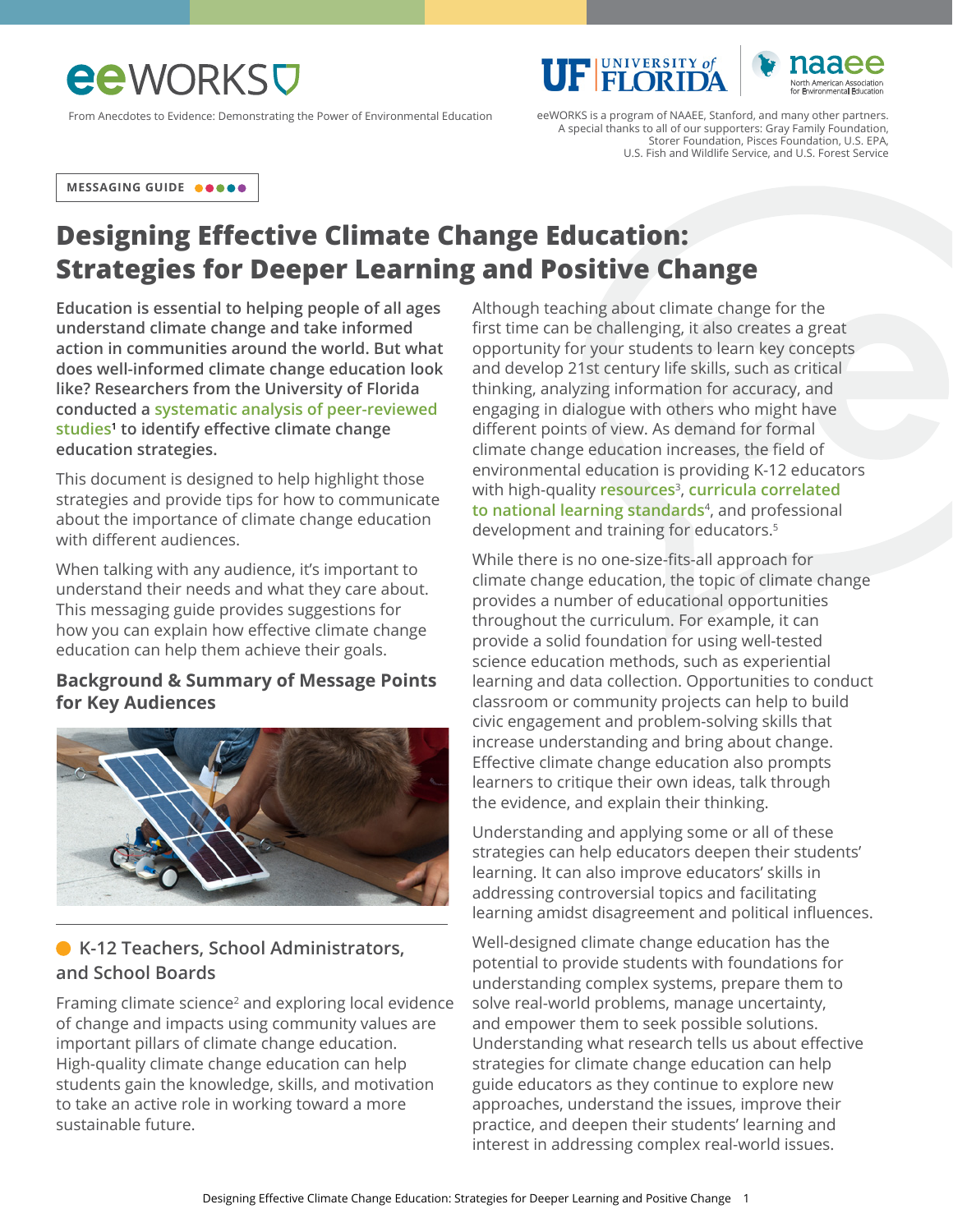

### **Policymakers**

A significant barrier to the implementation of policies that aim to restrict carbon emissions or put other policies in place is the lack of citizen support. Climate change education can help uncover and address misconceptions and help citizens identify and navigate their own biases and make more objective decisions.

Climate change education helps make citizens more engaged and informed on the issue. It can work in tandem with other strategies to help people understand the impacts of climate change on communities and how to address the impacts. Many effective climate change education programs guide participants to design and implement school or community projects to tackle some aspect of climate change. In this way, education is not only serving to furnish citizens with the knowledge and skills to understand the challenges of climate change, but it is also directly contributing to efforts to address the issues.



## **• Scientists, Curriculum Developers, and Teacher Trainers**

Built upon foundational understandings of psychology, social learning, and human behavior, the field of environmental education has a substantive foundation for how to address controversial issues and facilitate learning when there are differing opinions and political perspectives. With a wealth of experience in designing resources that meet curricular needs, build critical skills, and foster behavior change, environmental education professionals can play a crucial role in shaping high-quality climate change education and help assist curriculum developers and teacher trainers.

The field is already contributing to this effort through the development of curriculum modules such as Project Learning Tree's **[Southeastern Forests and](https://www.plt.org/curriculum/southeastern-forests-climate-change/)  [Climate Change](https://www.plt.org/curriculum/southeastern-forests-climate-change/)**<sup>6</sup>, [Climate Generation's curriculum](https://www.climategen.org/take-action/teach-climate-change/curriculum/)  [resources for grades 3–12](https://www.climategen.org/take-action/teach-climate-change/curriculum/)<sup>7</sup>, and materials for educators developed by **[NASA](https://climate.nasa.gov/resources/education/)**<sup>8</sup>, and others.

Additional efforts across the field can assist curriculum developers and teacher trainers interested in climate change, such as the **[Climate Literacy and Energy](https://cleanet.org/)  [Awareness Network \(CLEAN\)](https://cleanet.org/)**<sup>9</sup>. This collaborative effort includes over 630 members who assist in vetting climate education resources and providing resources and webinars for teachers. The **[National Network](https://climateinterpreter.org/about/projects/NNOCCI)  [for Ocean and Climate Change Interpretation](https://climateinterpreter.org/about/projects/NNOCCI)  [\(NOCCI\)](https://climateinterpreter.org/about/projects/NNOCCI)**, 10 led by the New England Aquarium, is a national network of education professionals who are skilled in communicating climate change to the American public in engaging, solutions-oriented ways. NOCCI provides climate change communication tools, resources, training opportunities, and train-the-trainer workshops.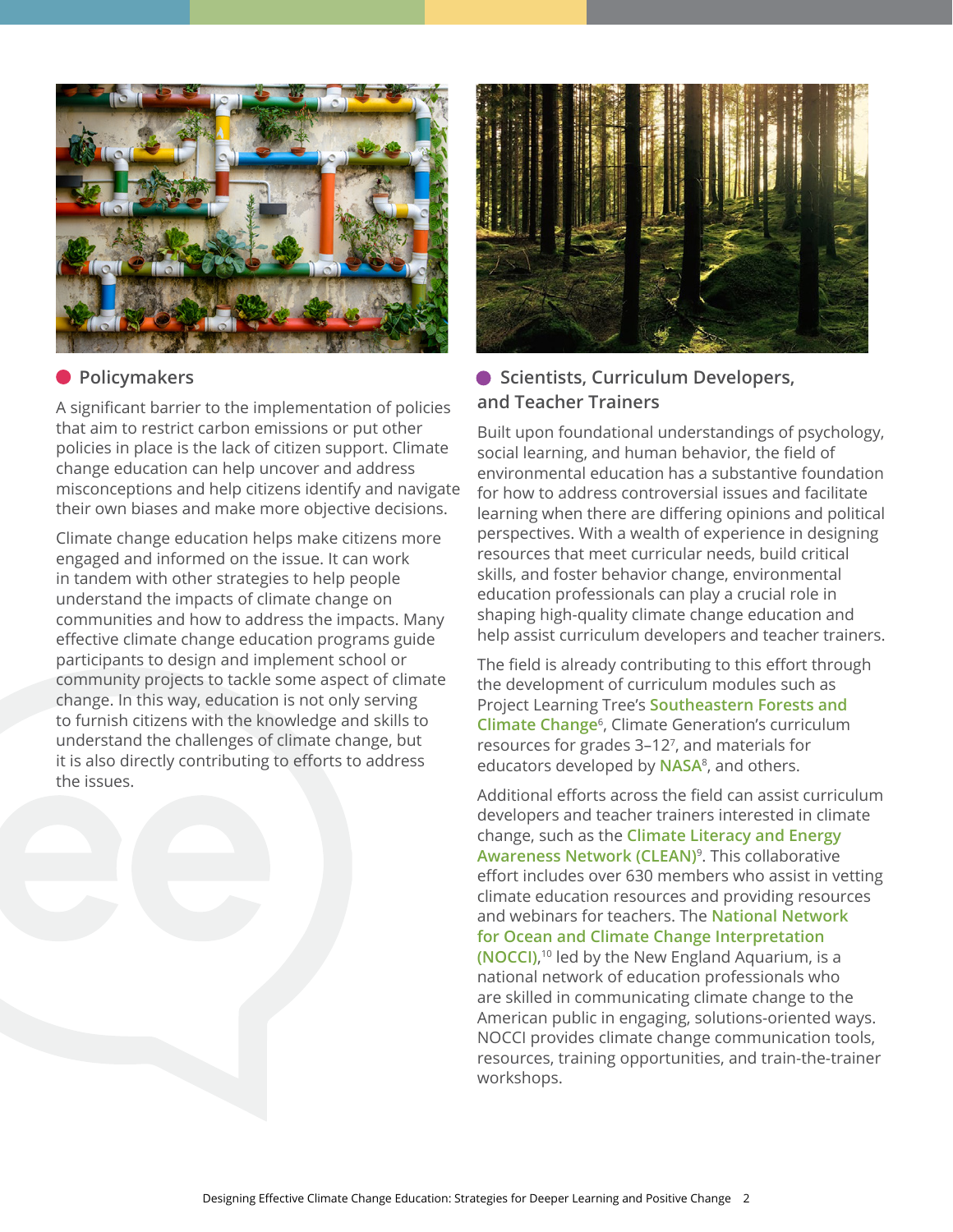

#### **Funders**

Effectively engaging funders begins with understanding their mission and how environmental education can help achieve their objectives. For example, organizations that support conservation might be most interested in how quality climate change education can increase positive environmental behaviors and support for larger scale solutions to address climate change. Foundations that support education tend to be most interested in the interdisciplinary academic benefits and engaging teaching methods of climate change education.

Quality climate education can be used as a tool to enhance a broad array of funders' missions. For example, you can cite University of Florida's systematic research review focused on **[effective climate change](https://www.tandfonline.com/doi/abs/10.1080/13504622.2017.1360842)  [education strategies](https://www.tandfonline.com/doi/abs/10.1080/13504622.2017.1360842)**11 across a range of contexts and audiences. From enhancing science learning in the classroom to encouraging participation in local decision making, studies in the review demonstrated that climate change education can contribute to many different outcomes.

While specifically intended for the broader field of environmental education, this **[brief guide for](https://naaee.org/eepro/resources/environmental-education-brief-guide-us)  [U.S. grantmakers](https://naaee.org/eepro/resources/environmental-education-brief-guide-us)**12 provides additional tips and suggestions that can be adapted for approaching funders about climate change education.



#### **Parents**

A lot of parents welcome their children learning about climate change. However, educators may find some parents who will not agree that the climate is changing or that this is an appropriate topic for their child. There can be disagreements about if and how it should be taught in schools or other learning environments, and these differences in opinion can be a challenge to navigate.

**"The National Science Teachers Association (NSTA) acknowledges that decades of research and overwhelming scientific consensus indicate with increasing certainty that Earth's climate is changing."**

https://static.nsta.org/pdfs/PositionStatement\_ClimateScience.pdf

The fact that quality climate change education can address these differences can be a good segue into a broader discussion with parents. For example, effective climate change education uses deliberative discussion to help learners better understand their own and others' viewpoints and knowledge. Deliberation helps learners weigh and examine the reasons for and against a choice, measure, or idea. Such discussions can not only guide students to improve their ability to evaluate new information, they can also improve their scientific understanding and help them think more deeply about other perspectives.

Talk to parents about the benefits of climate change education and how it can help their children practice new skills, learn about the connections between science and society, and not shy away from digging into complex issues. They will want to know more about the wide range of benefits that result from students getting involved in their communities and interacting firsthand with scientists and other experts. From academic performance to perseverance, leadership, tolerance, civic engagement, and more, climate change education can be described as a bridge for guiding students toward many important life skills.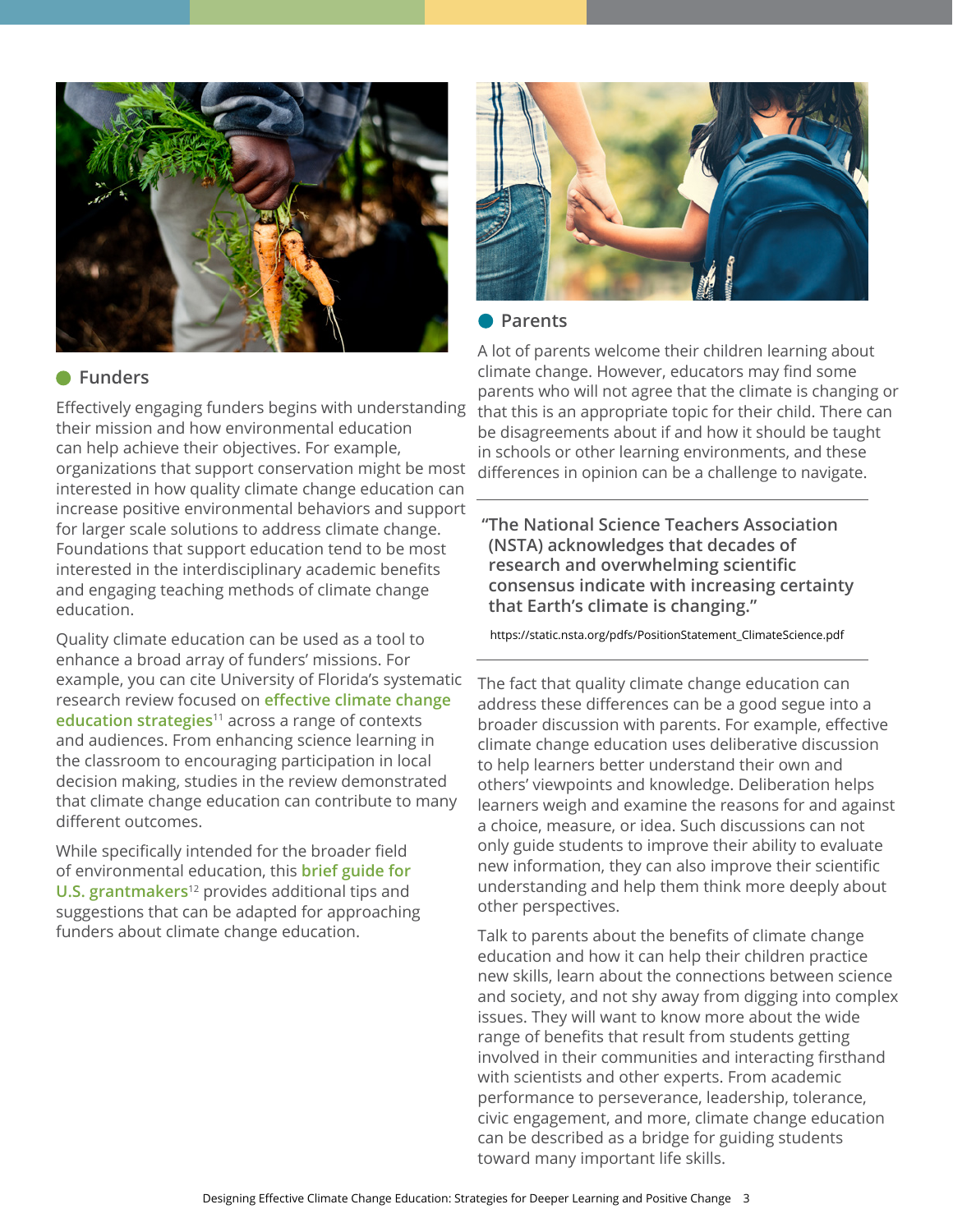#### **Detailed Messages for Key Audiences**

- K-12 Teachers, Administration, and Board
- **Parents** Policymakers Punders

Scientists, Curriculum Developers, and Teacher Trainers

**Effective climate change education can address political and social barriers.** Quality climate change education is built on research from a number of fields, including psychology, social learning, and human behavior. Environmental education professionals are applying the field's wealth of experience in designing resources that meet curricular needs, build critical skills, and foster behavior change. While there might be disagreement among educators, parents, and community members about if and how climate change should be taught in schools and other learning environments, EE professionals can help highlight the value education brings to helping to address controversial issues and promote skill-building.  $00000$ 

**Effective climate change education makes learning personally relevant.** Even though climate change is complex, many successful climate change education programs focus on the local impacts of climate change to make a global issue more relevant to individual students. Sea level rise, the spread of invasive species, changes in water quality or quantity, and modified weather patterns make climate change more connected to communities that are experiencing these challenges.

#### $\bullet$  0000

**Effective climate change education engages students using experiential learning to actively involve them in the subject.** Climate change education can help students compare what's happening in their community to others around the country and the world, measure local changes, discuss how their local area can adapt to climate change, and use other strategies to build life-long skills. For example, in a number of the studies, inquiry-based science lessons helped students better understand climate science and systems interactions, including using a mix of large and small group discussions and worksheets that helped learners reflect on their experience and ideas.

**Effective climate change education addresses misconceptions.** The variety of commonly held misconceptions about climate change can present challenges. Science and social studies educators can work to recognize these common (and often subconscious) misconceptions and overcome them with research assignments, experiments, or thoughtprovoking questions.

# $\bullet$   $\circ$   $\circ$   $\bullet$

**Effective climate change education engages learners in school or community projects.** Climate change education can provide an opportunity for helping learners make a difference by taking action in their own personal lives or by conducting projects in school or in their community to address local impacts of climate change. These projects help build problemsolving and citizenship skills, and can empower students. Climate change education can also be included across the curriculum—from science to social studies, language arts, and more. Some states, such as New Jersey, integrate CCE across the K–12 curriculum, and can be used as models for organizations that wish to do the same.

#### $\bullet$  $\circ$  $\bullet$  $\circ$

**Effective climate change education is highquality education.** NAAEE's **[National Project for](https://naaee.org/our-work/programs/guidelines-excellence)  [Excellence in Environmental Education](https://naaee.org/our-work/programs/guidelines-excellence)**13 developed

a series of guidelines that set standards for highquality environmental education. Well-designed environmental education that meets these standards is balanced, scientifically accurate, and built on decades of research supporting effective practices in education, learning theory, psychological and socio-emotional development, and more. The field of EE uses these standards to create quality climate change education and other resources for classroom learning and discussion on the topic, such as the **[Environmental](https://naaee.org/our-work/programs/environmental-issues-forums)  [Forums Issues Guides](https://naaee.org/our-work/programs/environmental-issues-forums)**. 14 Climate change education is part of an effective environmental education portfolio, which overall is designed to help learners understand environmental issues.

For additional messages tailored to specific audiences about the benefits of environmental education, please refer to our **[messaging guide](https://naaee.org/sites/default/files/eeworks/files/k-12_messaging_guide_final.pdf)**15 about the benefits of environmental education for K–12 students.

 $\bullet$   $\circ$   $\bullet$   $\circ$